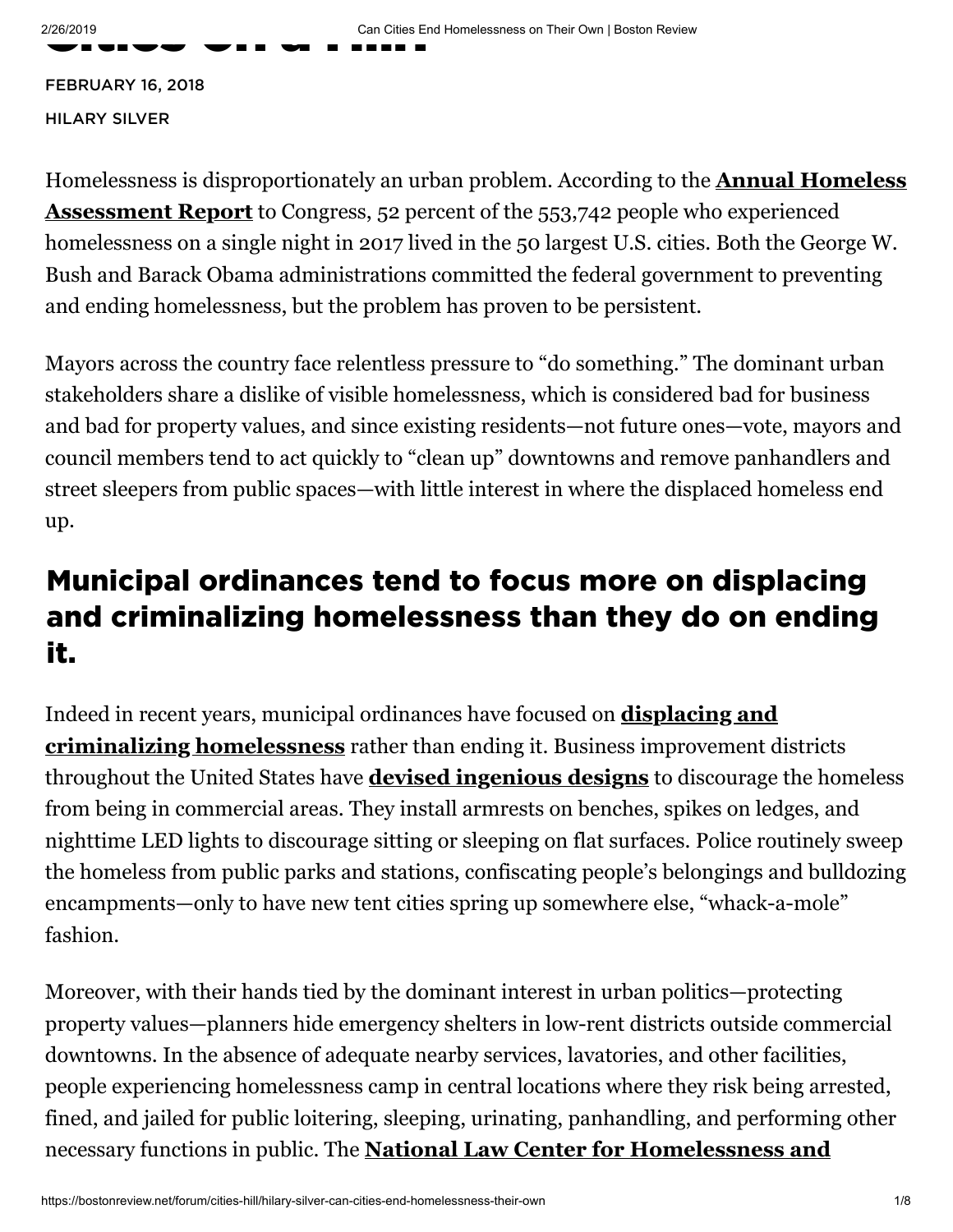**Poverty reports** [that, in 187 cities surveyed, nuisance laws punishing the life-sustai](https://www.nlchp.org/documents/No_Safe_Place)ning conduct of homeless people increased in every category since 2006, and in the cases of camping and living in vehicles, dramatically so.

In addition to the political hurdles, conventional wisdom has always held that mayors face insurmountable "city limits" to accomplishing socially redistributive objectives. Cities, this story goes, are unlikely to develop creative and progressive solutions to serious social problems such as homelessness due to the modest powers and feeble revenue sources of local governments.

But contrary to this well-worn narrative—and indeed these disturbing statistics—there are in fact cities where grassroots advocates have prevailed over stiff local opposition from more powerful "high-end" developers and homeowner interests to promote affordable housing and homeless rights.

Ordinary residents have mobilized, protested, collected persuasive information, assessed innovative programs, raised funds, brought lawsuits, built coalitions, attended hearings, and lobbied officials. Despite the "city limits" narrative, cities do have resources and powers to devise solutions, even if modest, to the persistent problem of homelessness. This suggests that the lack of affordable housing is, at least partly, a matter of political will. Both "normal" democratic politics and movement activism can overcome some of the objections of progrowth and anti-growth forces to building and subsidizing housing for the poor.

Today, cities around the country *are* reducing homelessness and rapidly rehousing vulnerable families. What follows presents some of the creative ways cities have raised funds and modified regulations to house the homeless.



Despite the limited revenue sources, progressive cities find ways to raise capital to increase the supply of affordable housing. Indeed, one of the last things mayors want to do is raise taxes, but contrary to the "city limits" argument, some have done so.

For example, in September of 2016, Denver's city council approved a ten-year, \$150 million affordable housing plan, creating a dedicated local funding source for 6,000 additional units. It called for both impact or linkage fees on developers and a property tax increase that would cost a \$300,000 homeowner about \$12 a year. Moreover, to assuage the tension *within* the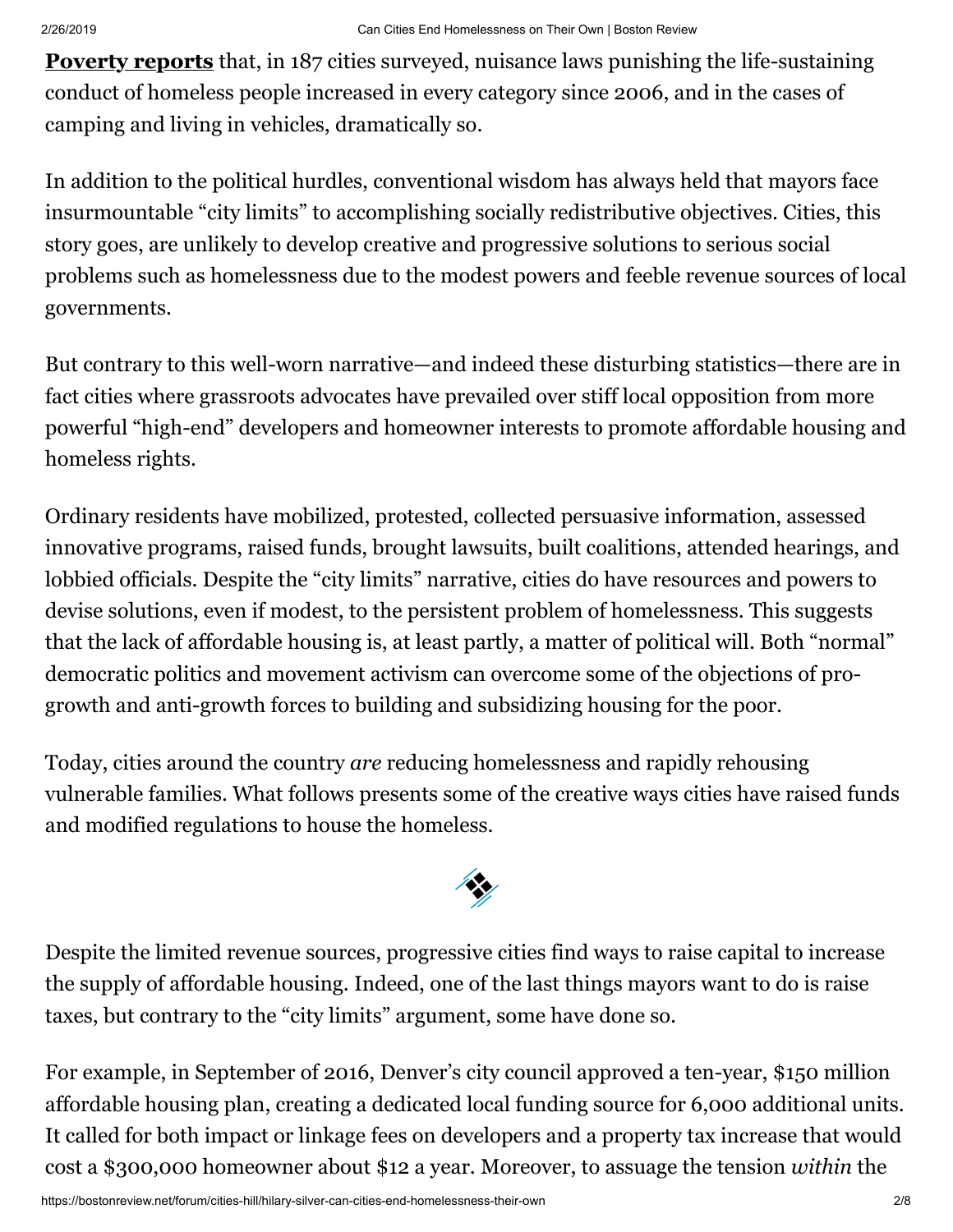homeless assistance community—between shelter and service providers and Housing First proponents—the city persuaded the nonprofit service providers to cooperate by guaranteeing them funding.

# The lack of affordable housing is, at least partly, a matter of political will.

In Los Angeles, in March of 2016, over two-thirds of the voters approved Measure H, a county sales tax of .25 percent to pay for \$3.55 billion worth of rental subsidies, counseling, and other services for an estimated 45,000 of the county's 47,000 chronically homeless individuals and families over the next ten years.

Voters around the country have also ratified bond issues, which are paid off by rents over time.

In fall of 2016, for example, Los Angeles voters approved a \$1.2 billion bond measure (Proposition HHH) to finance 10,000 new units of housing for the homeless. In Atlanta, the \$51 million Atlanta Homeless Opportunity Bond Fund will devote \$7.6 million to acquire and renovate shelters and \$16 million to buy or renovate 500 permanent homes for the homeless throughout the city. These bond issues allow ordinary citizens to democratically circumvent the opposition of local organized interests.

In this same vein, social impact bonds are an especially innovative financing technique that repay private investors with the savings in public funds. Denver found that 250 heavy service utilizers cost taxpayers over \$7.3 million a year. Favoring a long-term solution that would stably house these expensive homeless individuals, the city floated a social impact bond that raised \$8.6 million from corporate responsibility donations to this "public purpose." The city expects to pay out \$9.6 million, a 3.5 percent return to investors, whether or not the expected gains from reduced jail days and shelter nights are realized.

As federal cutbacks and market forces continue to exacerbate the urban housing crisis, it is important to note that some cities are responding by raising and dedicating their own funds. These creative financing solutions still fall short of meeting the need, but cities are demonstrating how political will can challenge the old notion of "city limits."

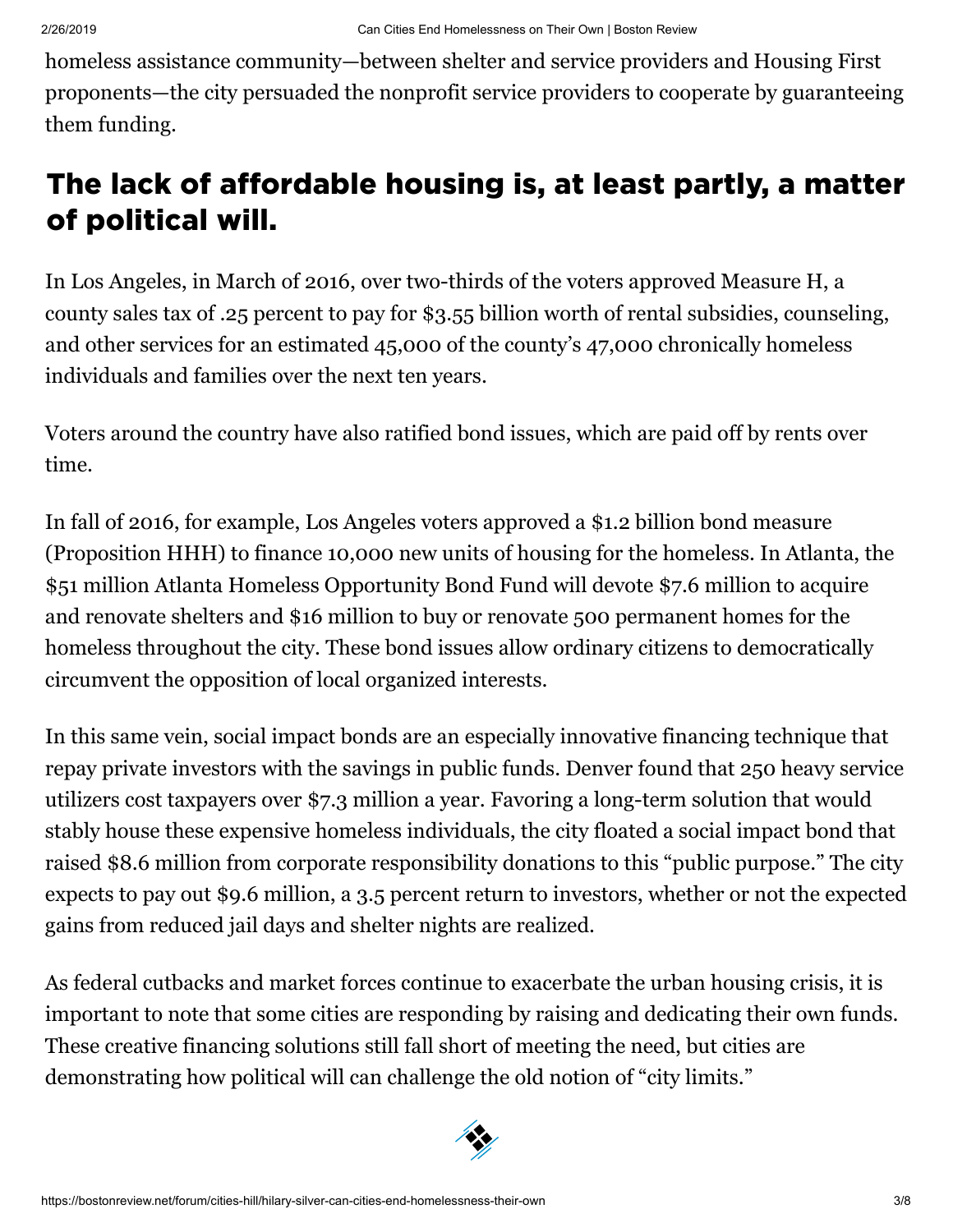The city limits hypothesis also portrays cities as lacking sufficient powers to house the poor. But some cities are showing how to make good use of the powers they do have. Local rent control, for instance, has been widely discredited for depressing mobility and being poorly targeted to need over time. But cities do have control over land use. Zoning and housing codes can serve inclusionary as well as exclusionary purposes.

"Inclusionary housing" policies are effective in high growth markets, but generate fewer affordable units in slow growth cities where homeowners stymie new development. At the state level, inclusionary housing programs often require municipalities to include their "fair share" of affordable units in all new developments up to a quota. The best-known example was imposed by the Mount Laurel decisions, where the courts ordered New Jersey suburbs to build affordable housing in the suburbs as a remedy for discrimination. Despite the protracted homeowner resistance, a careful evaluation by Douglas Massey and associates found that opponents' dire predictions were never actualized. Most neighbors did not even know that the affordable units were finally built.

In the most expensive boomtowns, cities can take advantage of growth to impose development fees or entice developers to include privately financed affordable units in exchange for density bonuses or air rights. Voluntary linkage policies have been less effective than mandatory ones. In 2016, Mayor Bill de Blasio persuaded the **[New York city council](http://topics.nytimes.com/top/reference/timestopics/organizations/c/city_council_new_york_city/index.html?inline=nyt-org)** to change the zoning code to compel private developers to build low-cost, below-market rental units. A coalition of unions, business organizations, developers and groups representing older residents prevailed over community boards, building trades unions, and anti-gentrification forces in low-income areas.

Some West Coast cities are also relaxing both zoning and housing codes to allow smaller units, higher-density buildings, and rentals with fewer amenities. As the "tiny house" movement catches on, Los Angeles has provided incentives to place accessory dwellings literally in people's backyards. Los Angeles County residents are offered up to \$75,000 to build a **["granny flat"](https://www.citylab.com/solutions/2017/08/los-angeles-granny-flat-motion-homelessness-yimby/537117/)** on their lots if they open it up to a homeless family.

Oregon's Multnomah County has proposed **[building up to 300 tiny homes](http://www.oregonlive.com/portland/index.ssf/2017/03/multnomah_county_wants_to_ince.html)** of 200 square feet, provided landowners will agree to let a homeless family live there for at least 5 years. In 2015 Austin rewrote regulations so people can build "accessory dwelling units" on their properties. Seattle, Nashville, Dallas, and Detroit also have programs to build tiny houses for people priced out of the market. In Baltimore, there is even a job-training program in the construction of tiny houses.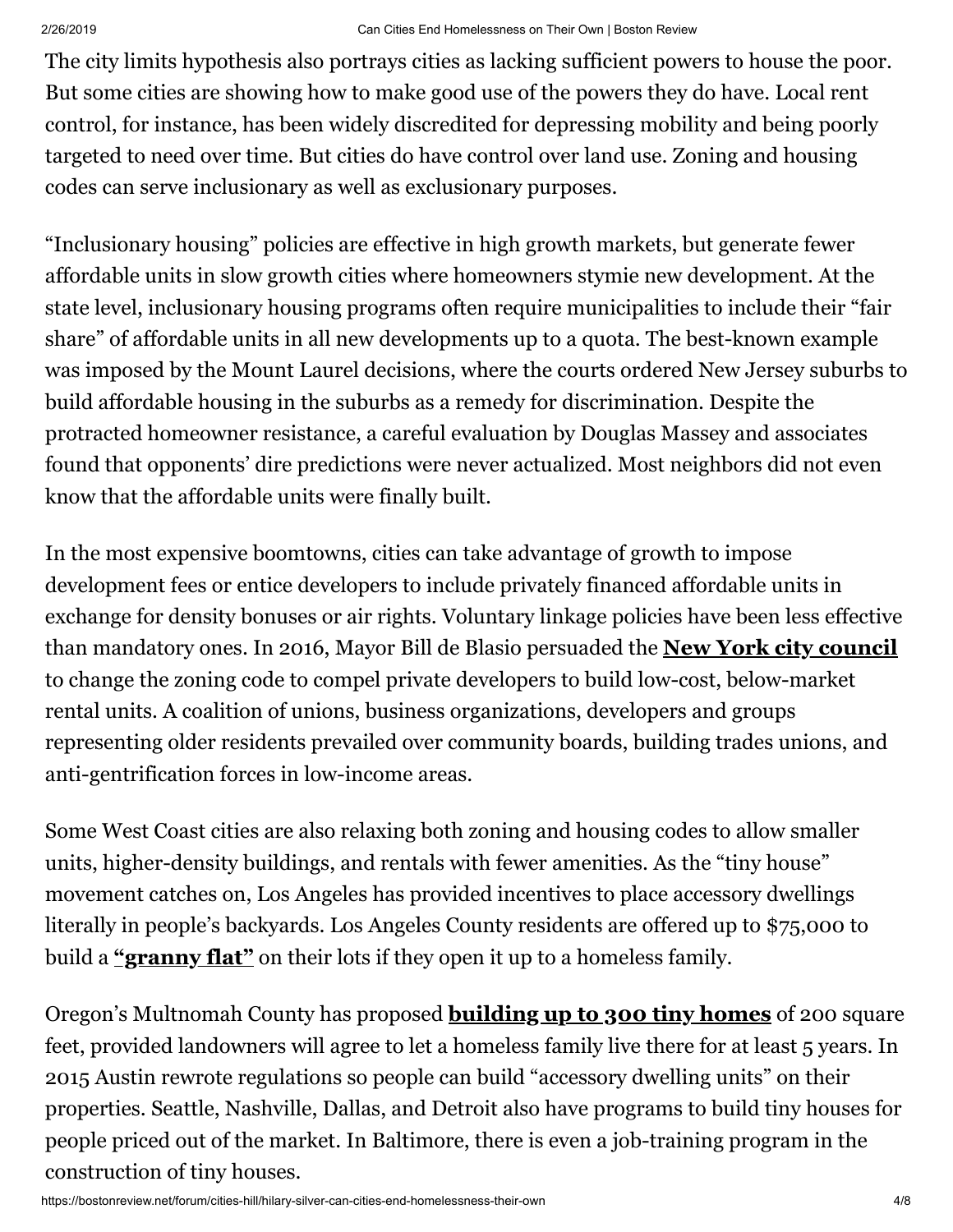Many West Coast cities are also learning to embrace homeless encampments. While most cities knock down "tent cities," Seattle, Berkeley, and others are experimenting with legalizing and institutionalizing tent cities. The cities are providing secure land, infrastructure, water, and services. Some offer small bungalows or private cabins, Porta Potties, mobile showers, and security. In Seattle, which has the third largest homeless population of any major metro area, six encampments have been legalized, three of which are funded directly by the city as a means of temporarily addressing its homelessness crisis.

Similarly, Los Angeles Mayor Eric Garcetti **[designated a downtown city lot](http://www.latimes.com/local/lanow/la-me-ln-housing-trailers-20180116-story.html)** for trailers to temporarily house some of the estimated 25,000 people sleeping on the street. Other trailers are to be used for showers, bathrooms, and laundry. In fair share fashion, Garcetti called on city council members to identify similar places in all of their districts for the installation of such trailers.

While credited for reducing street homelessness and providing a safer, more hygienic, socially supportive alternative to camps and shelters, these "pop-up villages" are controversial and do not guarantee a permanent, decent place to live.



By pulling together stakeholders at the local level, mayoral leadership and effective community organizing can overcome some of the objections to building and subsidizing permanent housing for the poor. For example, Mayor Bob Buckhorn of Tampa works with the Hillsborough County Clerk of Courts to organize **[Operation: REVEILLE](http://www.tbo.com/northeast-tampa/operation-reveille-calls-attention-to-homeless-vets-20141119/)**. This "Housing First on steroids" program aims to rapidly rehouse veterans and develop a system of care that ensures they do not end up sleeping on the streets. Every Veterans Day, with food donated by Feeding America, Tampa holds a community event to hand some 100 veterans the key to their own fully furnished apartments, courtesy of partner Ashley Furniture. Over 350 volunteers offer services and serve as buddies to veterans. A source of local civic pride, Operation: REVEILLE has been replicated in seven states across the country.

On its own, conventional politics can often be insufficient to overcome resistance to affordable housing. De Blasio, for instance, has been blasted for siting homeless shelters in some neighborhoods, and Garcetti is feuding with the Los Angeles city council over a linkage fee opponents say will slow development. This is where the burgeoning grassroots YIMBY —"yes in my backyard"—movement offers promise.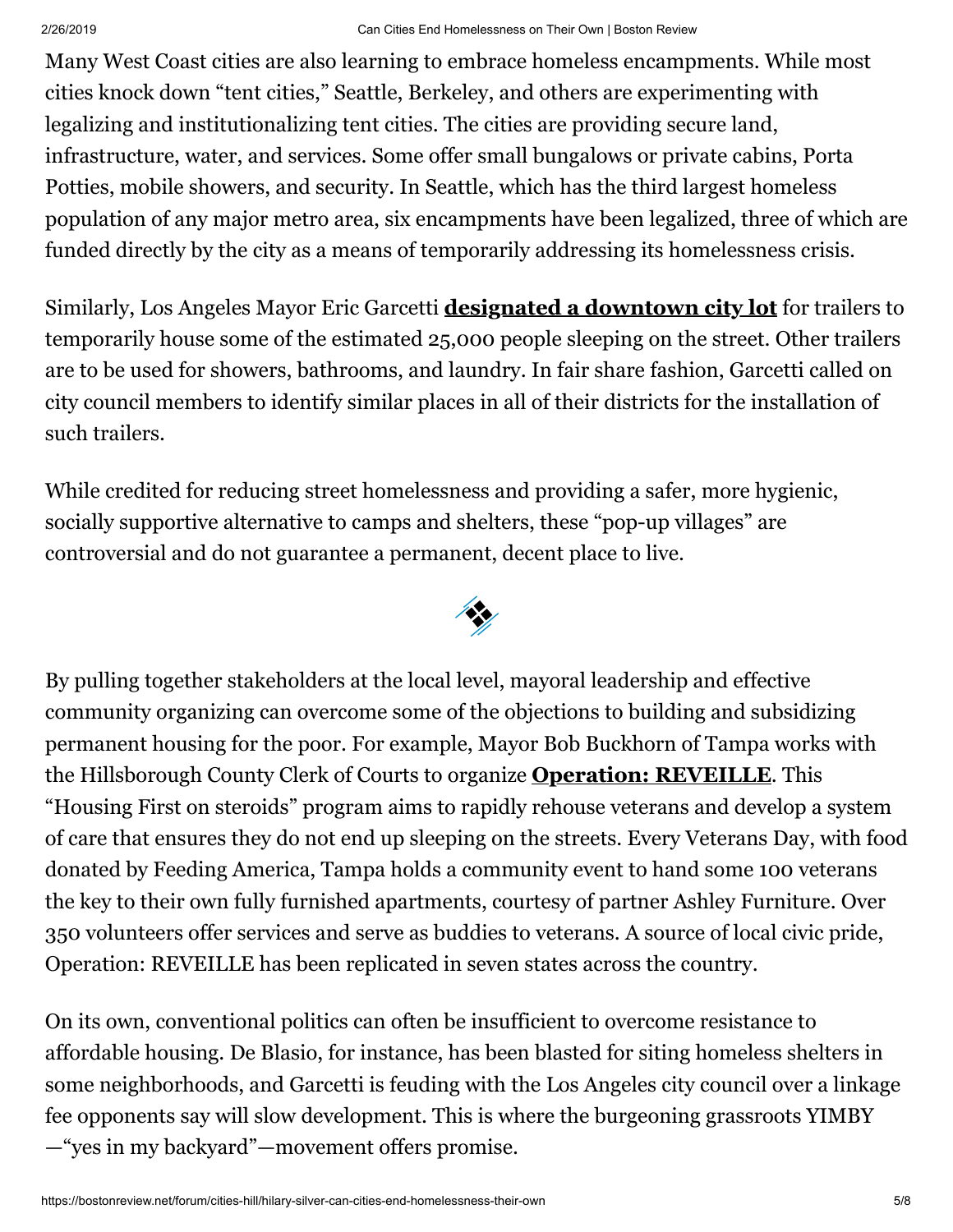Housing activists in environmentally conscious, tech-based boomtowns such as San Francisco, Austin, Seattle, New York, and Cambridge contend that restricting the supply of new housing, especially multi-family, high density, and moderately priced units, is exclusionary and inequitable. They challenge homeowners and longstanding residents who dominate public meetings to oppose new development, protect their own property values, and monopolize the city's most desirable locations.

YIMBY rejects strict zoning and regulations that raise the cost of living beyond what lowerincome people, especially those just starting out, can afford, and that push development into low-income neighborhoods, gentrifying them. YIMBY groups argue that denser new development of smaller, more affordable residences can forestall displacement of young, lowincome working people and temper ever-rising rents and housing prices. Some employers also support the movement so their workers can commute more easily.

But YIMBY does not promote indiscriminate or for-profit development. It favors affordable housing and sufficient construction to enable one to stay put in one's home and community. As **[Sonja Trauss](http://www.tbo.com/northeast-tampa/operation-reveille-calls-attention-to-homeless-vets-20141119/)**, head of the San Francisco Bay Area Renters' Federation, a candidate for supervisor, and a founder of YIMBY Action, put it, San Francisco must become "more inclusive and livable."

YIMBY is particularly strong in California where, for decades, there was a set number of housing units, including low-income units, that each city was supposed to build based on projected growth. Many cities lagged in this obligation. Now Sacramento is considering a bill to allow developers to bypass local design and environmental reviews in cities that delay or derail housing construction, often with the blessing of local neighborhood groups, through multiple appeals and years of litigation. This law would place an extraordinary limit on cities' power to use zoning, environmental, and procedural laws to undermine projects deemed out of character.

Politically speaking, supporters of such regulations see themselves as left-wing because they are preventing the enrichment of developers at the expense of the natural environment. A similar left versus left controversy is YIMBY Action's victorious 2014 lawsuit forcing the city of Berkeley to approve a new three-unit building that neighbors opposed, arguing the new residents would take their parking spaces.

Local affordable housing efforts are beginning to hook up in a national movement. In 2016 some 150 activists from around the country convened in Boulder, Colorado, for the